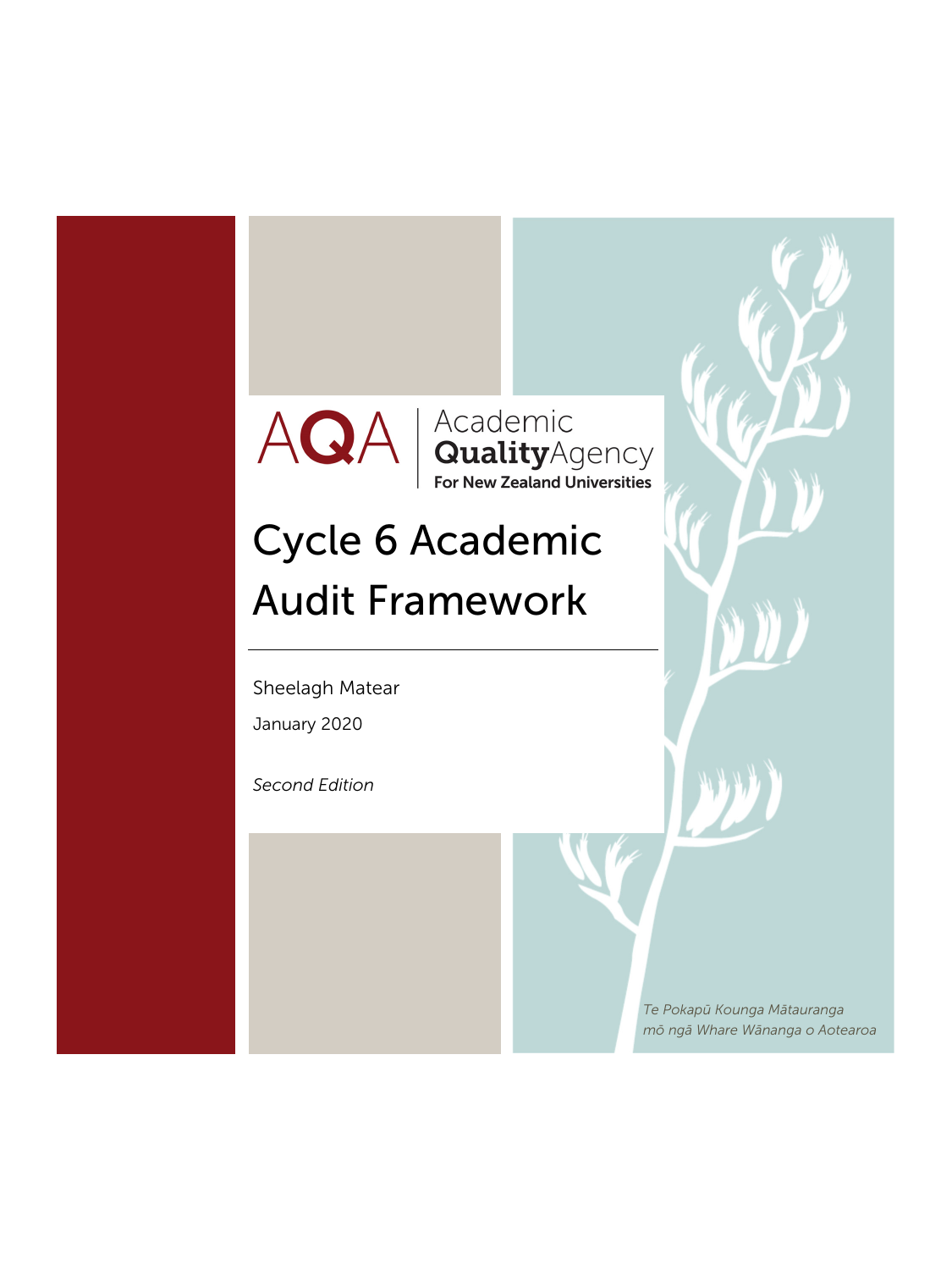# Cycle 6 Academic Audit Framework

The overarching objectives of the Cycle 6 audit framework are:

- 1. to provide a set of guideline statements that a university will gain value from evaluating itself against and from the assessment made by the audit panel, leading to enhancement
- 2. to provide assurance of the quality of New Zealand universities.

The guideline statements set out expectations of outcomes and standards that a university of good international standing would be expected to demonstrate. They are not fixed, minimum, standards but are relative and dynamic.

The Cycle 6 framework contains 30 guideline statements, organised into 5 sections (Figure) plus an introduction/preface:



The sections of the audit framework are inter-connected. Students are placed at the 'top' of the framework as the focal points of academic quality assurance are the experience and achievement of students and having confidence in the standards achieved. Student experience and achievement is delivered through good quality curricula and teaching; and all are underpinned by good quality university‐level processes and systems in the leadership and management of teaching and learning.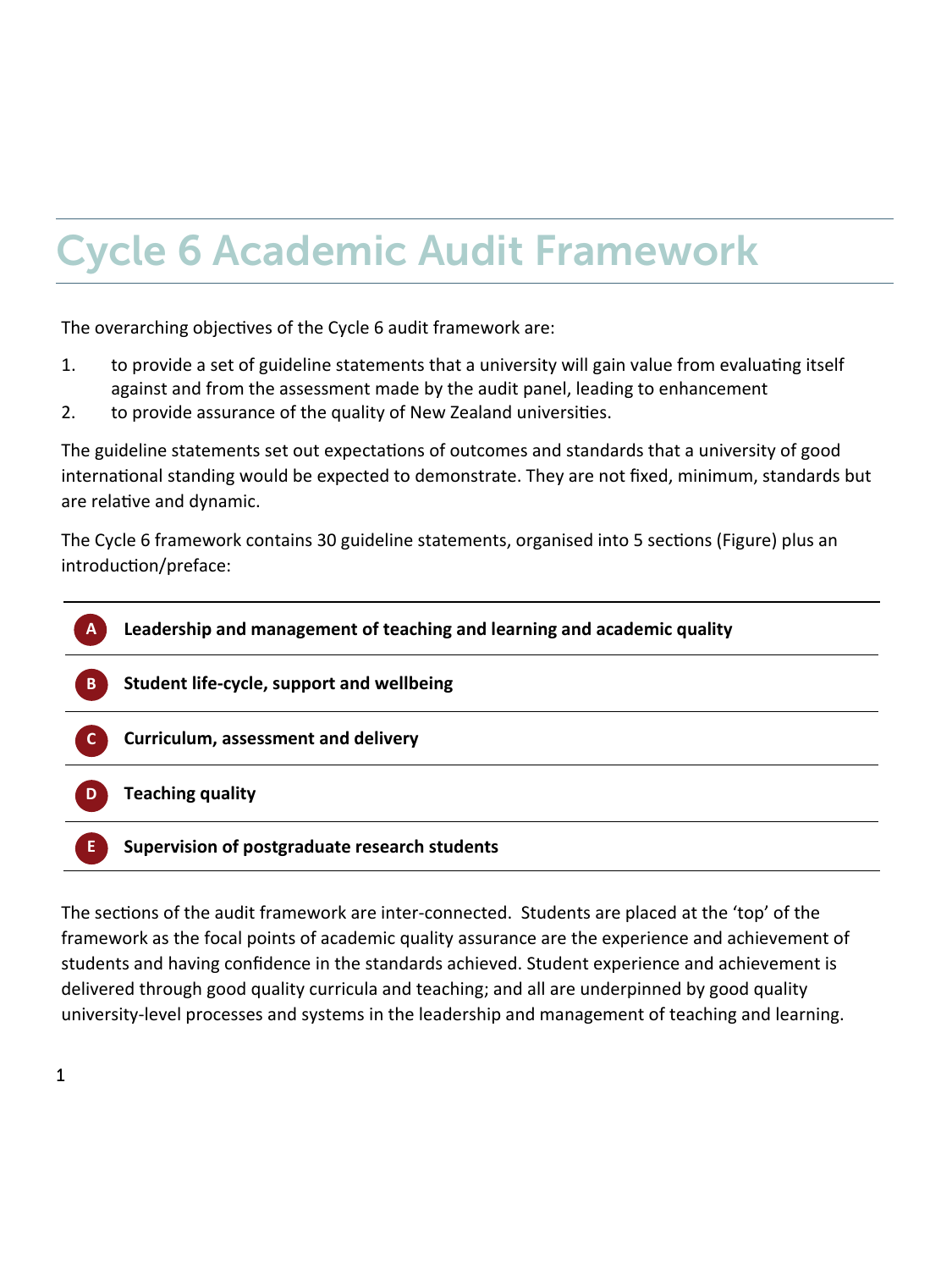In addressing the guideline statements, universiƟes are expected to consider **all students**, **all delivery** and **all staff** who teach or supervise or support teaching or supervision, and give emphasis to specific groups as appropriate to their priorities, student body and delivery profile.



University obligations under Te Tiriti o Waitangi The interdependence of university research and teaching Universities' role as critic and conscience of society

The Cycle 6 academic audit framework is underpinned by relevant New Zealand legislation and constitutional framework. In addressing the Cycle 6 guideline statements, universities and audit panels will be expected to reflect:

- university obligations under Te Tiriti o Waitangi
- the close interdependence of university research and teaching and most university teaching being undertaken by people who are research-active
- universities' role as critic and conscience of society.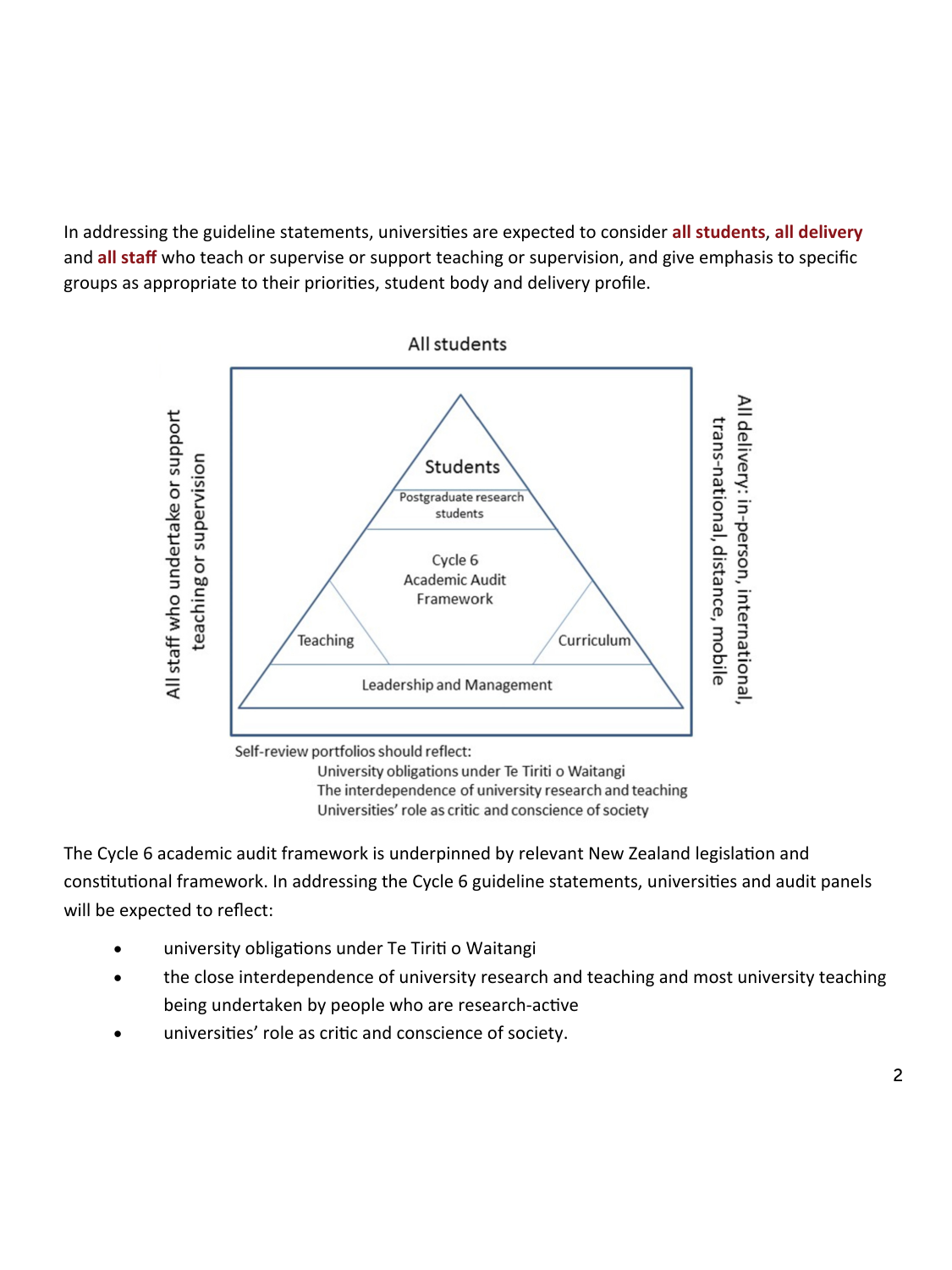### Cycle 6 Academic Audit Framework:

### All students, all delivery, all staff who teach or supervise or support teaching or supervision

#### **LEADERSHIP AND MANAGEMENT OF TEACHING AND LEARNING AND ACADEMIC QUALITY A.**

- GS 1. Planning and reporting: The university gathers and uses appropriate and valid data and information to establish objectives, plan, assess progress and make improvements in its teaching and learning activities.
- GS 2. Student voice: Improved outcomes for students are enabled through engaging with the student voice in quality assurance processes at all levels, and this is communicated to students.
- GS 3. Teaching and learning environments: Teaching and learning activities are supported by appropriate learning environments (infrastructure, spaces, media, facilities and resources).
- GS 4. Academic delegations: Academic delegations support consistent and effective decision making and accountability for teaching and learning quality and research supervision.
- GS 5. Academic risk management: Potential disruption to the quality and continuity of teaching and learning at the university, including risks to infrastructure, is mitigated through effective risk management processes.
- GS 6. Progress on the Enhancement Theme (Māori students): The university has achieved the objectives in its enhancement theme plan with respect to Māori students and successful practice has been embedded and is sustainable.
- GS 7. Progress on the Enhancement Theme (Pasifika students): The university has achieved the objectives in its enhancement theme plan with respect to Pasifika students and successful practice has been embedded and is sustainable.

#### **STUDENT LIFE‐CYCLE, SUPPORT AND WELLBEING B.**

- GS 8. Access: Access to university, including through recognition of prior learning and credit transfer pathways, is consistent, equitable and transparent for students.
- GS 9. Transitions: Transitions for students are supported at all levels of university study, including transitions beyond study and/or to employment and students are well‐equipped to contribute in their chosen fields, and more broadly to the economy and society.
- GS 10. Academic advice: Student achievement is supported through consistent and clear academic advice, including course/paper information and programme planning, and guidance for students on completion of requirements.
- GS 11. Academic complaints, appeals and grievances: Academic complaints, appeals and grievances are addressed consistently and equitably. Where appropriate, outcomes of these processes inform improvements.
- GS 12. Learning support: Students have timely and equitable access to appropriate learning support services.
- GS 13. Safety and wellbeing: Student wellbeing is supported through the provision of appropriate pastoral and social support services in safe and inclusive environments.

#### **CURRICULUM, ASSESSMENT AND DELIVERY C.**

- GS 14. Programme approval: Programme standards and relevance are maintained through internal course and programme approval processes that meet national (CUAP/NZQF) expectations and, where appropriate, expectations for other jurisdictions.
- 3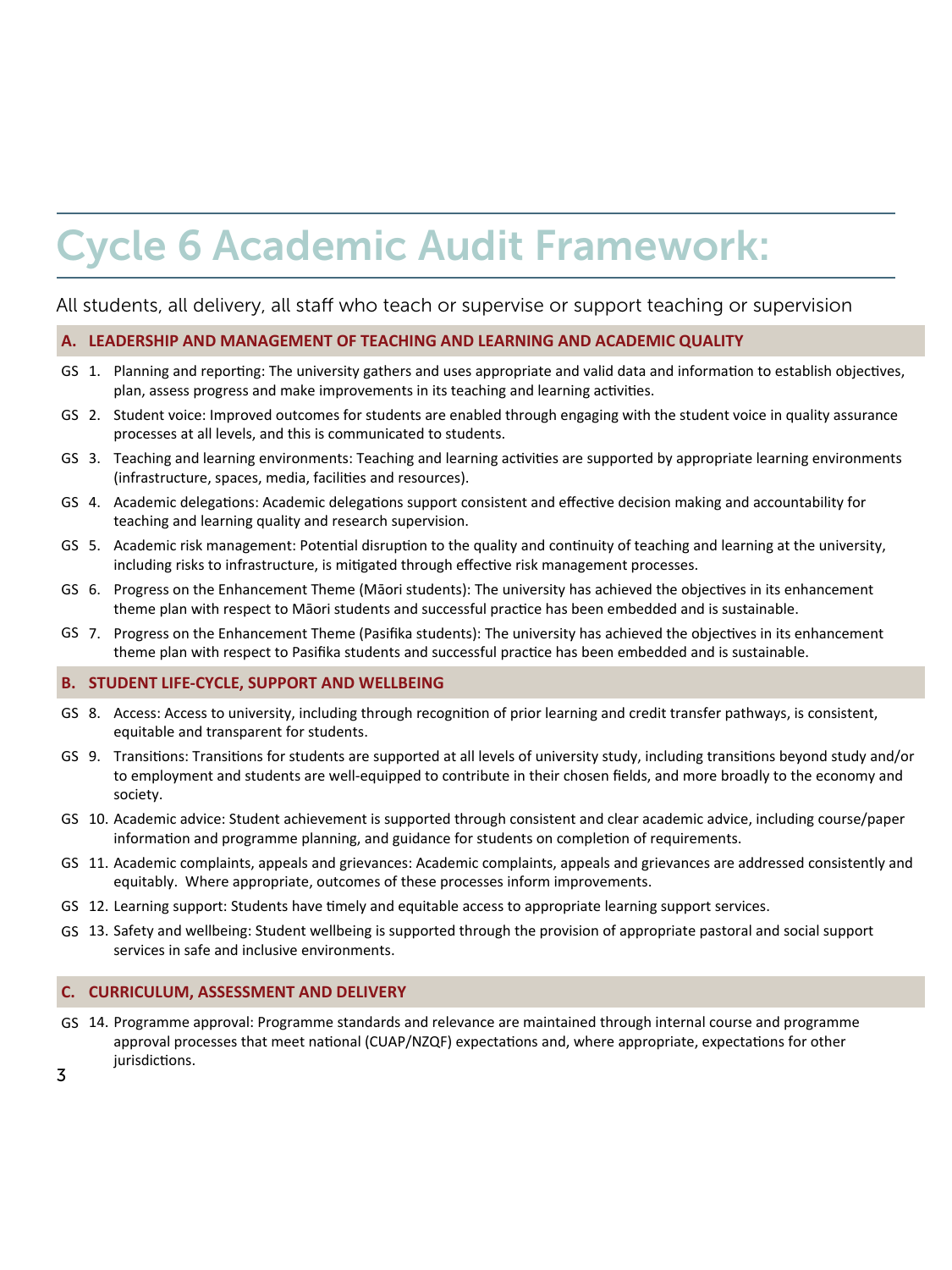### Guideline Statements

- GS 15. Course/paper and programme monitoring: The quality of academic programmes and courses/papers is assured and enhanced through ongoing monitoring and academic management.
- GS 16. Review: Curriculum relevance and quality is assured and enhanced through regular reviews of programmes and courses/ papers and which include input from students, staff, and other stakeholders.
- GS 17. Graduate profile: Students are aware of and have the opportunity to achieve the intended attributes in graduate profiles and course/paper learning outcomes.
- GS 18. Assessment: Assessment is appropriate and effective.
- GS 19. Assessment standards: Assessment and outcome standards are appropriately set and moderated.
- GS 20. Academic integrity: Universities promote and ensure academic integrity and demonstrate fairness, equity and consistency in addressing concerns.
- GS 21. Assessment in te reo Māori: Assessment in te reo Māori, where appropriate, is facilitated by the university.

#### **TEACHING QUALITY D.**

- GS 22. Staff recruitment: All staff who teach or supervise, or support teaching or supervision, are appropriately qualified and experienced (including in research as appropriate to role) upon appointment.
- GS 23. Induction and ongoing expectations: New staff who teach or supervise or support teaching or supervision become familiar with academic policies and expectations of the university through effective induction processes and the university has processes to enable all staff to maintain currency with academic policies and expectations.
- GS 24. Teaching development: Staff who teach or supervise, or support teaching or supervision, are supported to take up opportunities to develop their practice, including the use of innovative pedagogy and new technologies.
- GS 25. Teaching quality: The quality of all teaching is appropriate and is enhanced by feedback and other processes. Quality shortfalls are addressed proactively, constructively and consistently.
- GS 26. Teaching recognition: High-quality teaching is recognised and rewarded.

#### **SUPERVISION OF POSTGRADUATE RESEARCH STUDENTS E.**

- GS 27. Supervision quality: The quality of postgraduate research supervision is ensured.
- GS 28. Resourcing of postgraduate research students: Postgraduate research students are appropriately resourced and supported to undertake their research.
- GS 29. Postgraduate research student progress: Student progress and achievement is monitored and supported through consistent and clear academic advice, and guidance for students on completion of requirements.
- GS 30. Thesis examination: Thesis standards are assured through examination processes that are nationally and internationally benchmarked.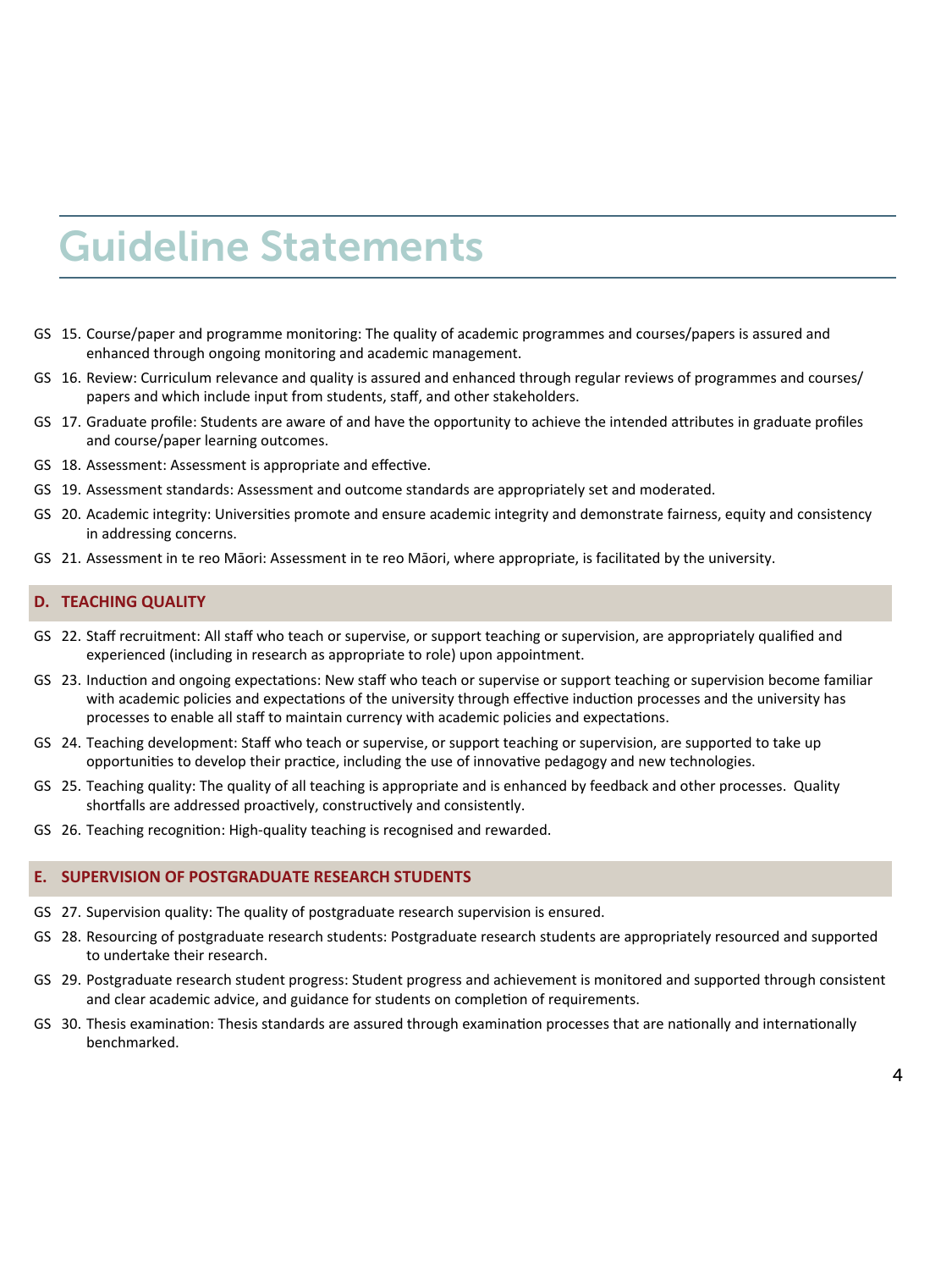### Evidence criteria in Cycle 6

The Cycle 6 audit framework applies to all students, all delivery and all staff who teach or supervise or support teaching or supervision. Universities and audit panels will need to consider how evidence reflects this systemic or embedded nature of academic quality.

The following criteria have been developed to assist in presenting and considering 'good' evidence:

| $\mathbf{1}$            | Evidence in Cycle 6 will be presented in the context of an individual university. What is appropriate<br>evidence for one university may not be for another.                                                                                                                                           |
|-------------------------|--------------------------------------------------------------------------------------------------------------------------------------------------------------------------------------------------------------------------------------------------------------------------------------------------------|
| $\overline{2}$          | Both universities and audit panels should anticipate that most of the evidence presented in Cycle 6 will be<br>pre-existing evidence.                                                                                                                                                                  |
| $\overline{\mathbf{3}}$ | Evidence should be explicit and sufficient, relevant, representative, verifiable, cumulative, actionable,<br>contextual and holistic, and able to be triangulated.                                                                                                                                     |
| 4                       | The most important criterion for evidence is relevance. In Cycle 6 this means relevance of the evidence to<br>the guideline statement and relevance to the embedded or systemic nature of evidence.                                                                                                    |
| 5                       | Evidence can be strengthened by drawing on multiple perspectives and sources from across the university.                                                                                                                                                                                               |
| 6 <sup>1</sup>          | Tensions are likely to exist between the pre-existing nature of evidence and relevance of that evidence,<br>and universities may need to both explain how the tension has been resolved and use other criteria to<br>determine whether the evidence is indeed appropriate for the guideline statement. |
|                         | Where possible and appropriate, evidence should reflect a longitudinal component so that universities and<br>audit panels can appreciate the direction of change.                                                                                                                                      |
| 8                       | Universities and audit panels should be open to and expect that evidence may take a variety of forms and<br>some evidence may be based on indigenous knowledge systems.                                                                                                                                |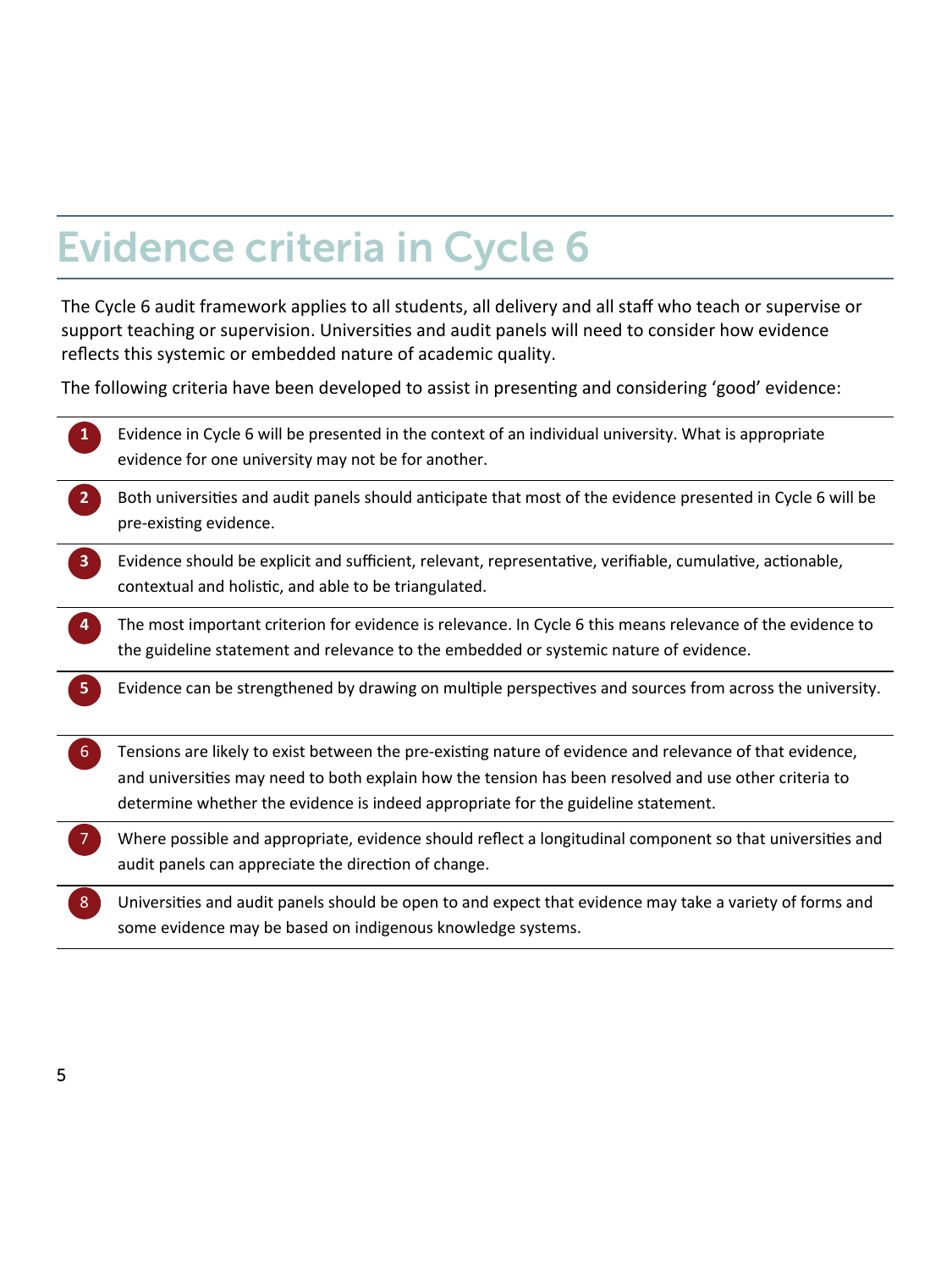### Cycle 6 Timelines

Cycle 6 academic audit has three main phases:

- 1. The enhancement phase (2017 2019)
- 2. The audit phase (2020 2023)
- 3. The review, evaluation and planning phase (2024)

Academic audits of universities are scheduled as follows:

- **2021:** The University of Auckland Victoria University of Wellington
- **2022:** Massey University *(self‐review due 2021)* University of Canterbury Waikato University
- **2023:** Lincoln University *(self‐review due 2022)* University of Otago Auckland University of Technology

For further information: www.aqa.ac.nz or contact director@aqa.ac.nz

Level 9, 142 Lambton Quay PO Box 5787, Wellington 6145, New Zealand